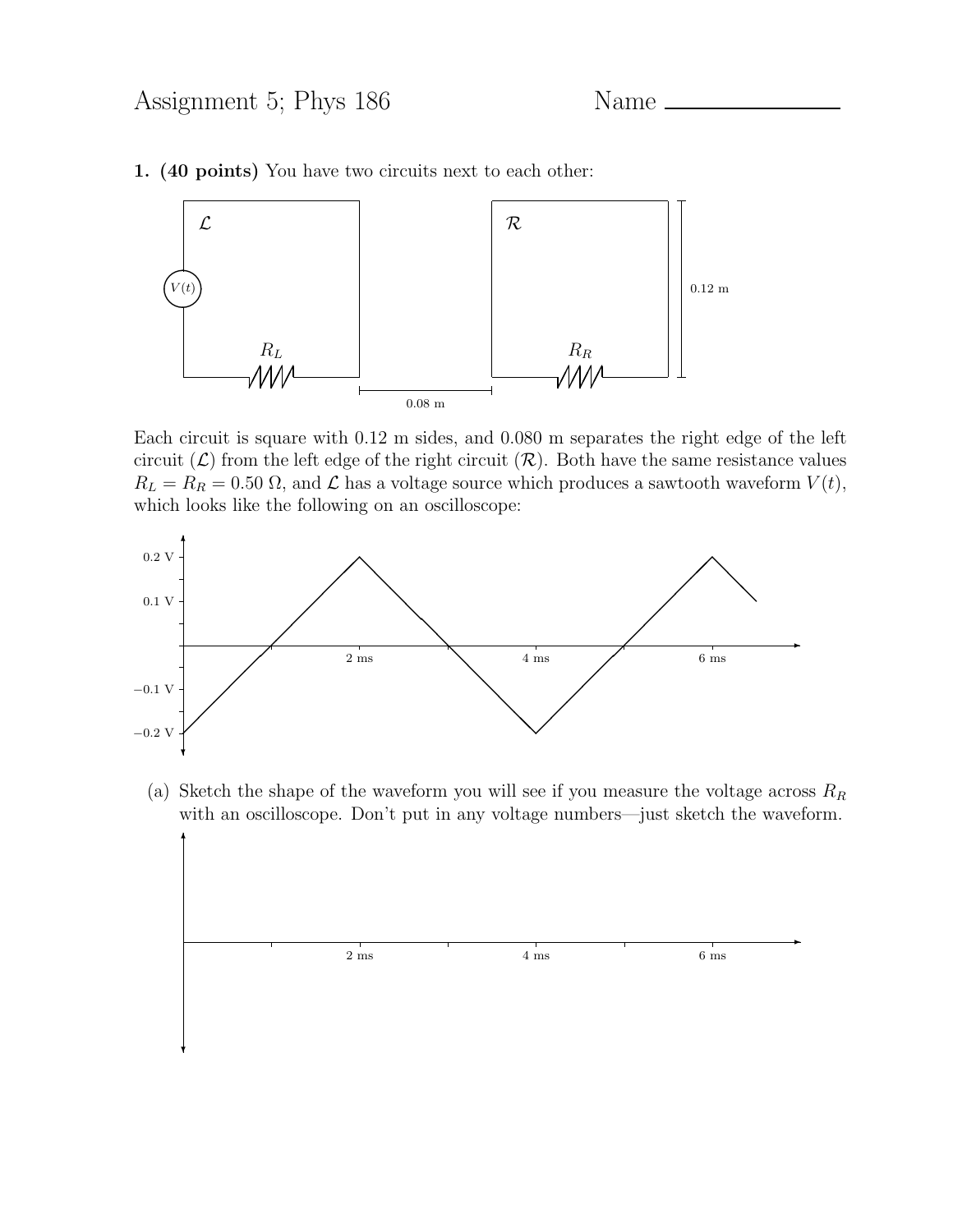(b) Now let's make some approximations to estimate the amplitude of the voltage waveform induced in  $\mathcal{R}$ . There are four wire segments in  $\mathcal{L}$ : the left, top, right, and bottom on the diagram. The current in each wire produces a magnetic field through  $\mathcal R$ . Only one of the following makes the largest contribution to the magnetic flux through  $\mathcal{R}$ —we will just take that and ignore the rest. Circle your answer:

The right wire The top and bottom wires The left wire

Brief explanation:

The magnetic field produced by the wire segment you picked will not be uniform through  $\mathcal R$ . But we are looking for a rough estimate, so we will assume that is is uniform. The magnitude of B at what part of  $\mathcal R$  will be a representative value to use in this uniform approximation?

The right edge The center The left edge

Brief explanation:

Now we need an equation that will help us get the magnetic flux:

Loop: 
$$
B = \frac{\mu_0 I}{2r}
$$
 Long wire:  $B = \frac{\mu_0 I}{2\pi r}$  Write:  $F = ILB$ 

## Brief explanation:

Finally, use all this and estimate the amplitude of the waveform sketched in part (a).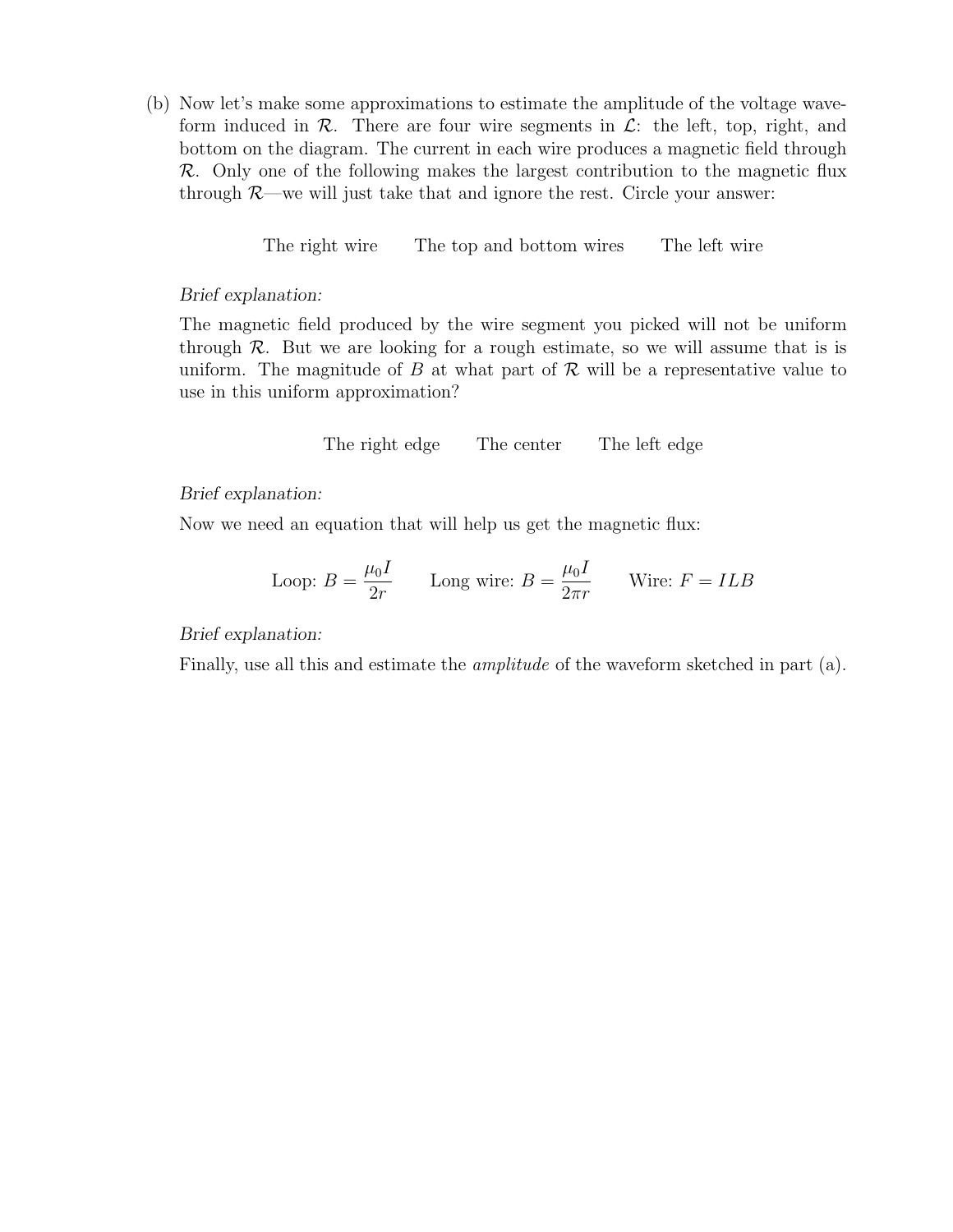2. (20 points) You have a long current-carrying wire, and a circuit next to it:



- (a) In the picture, draw in the magnetic field produced by the long wire with current  $I$ , and indicate the current direction in the circuit.
- (b) Will the circuit be attracted to the long wire, repelled by it, or will it feel no force? State your reasoning.

(c) If you let the circuit move according to the total magnetic force that might be acting on it, will any extra voltage  $V_{\text{extra}}$  be induced in the circuit? State your reasoning.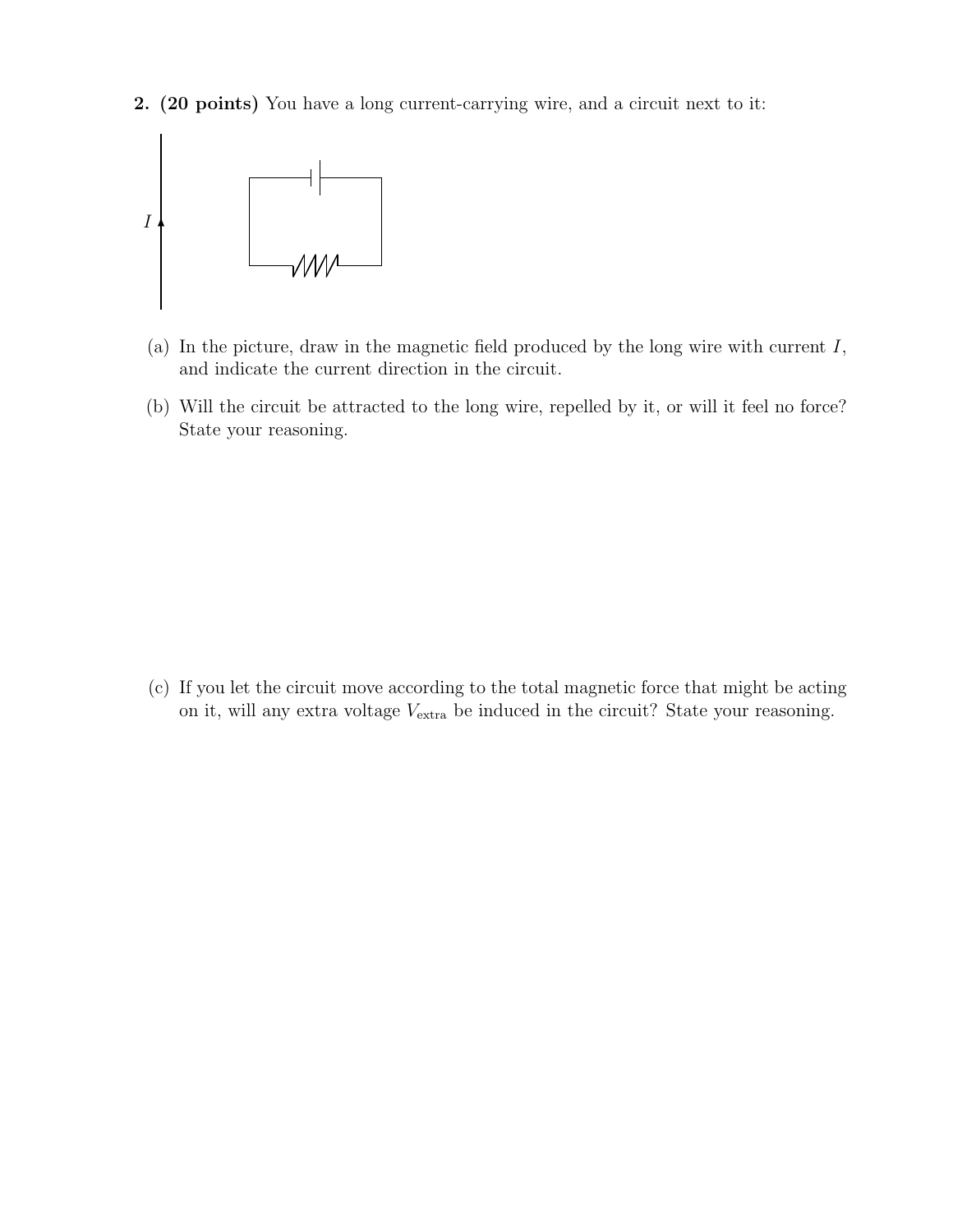- 3. (40 points) This question is about charges in electric and magnetic fields.
	- (a) Magnetic fields act on moving charges. To get electrons moving at high speed, we can accelerate them by using a high voltage. Say an electron with charge −e and mass  $m$  starts at rest, and gains kinetic energy by accelerating through a voltage difference of  $-V_a$ . What is v, its final speed, in terms of e, m, and  $V_a$ ?

(b) An electron with speed  $v$ , moving toward the right, enters a region with a uniform magnetic field with magnitude  $B$ . The magnetic field points into the page. What is the magnitude of the magnetic force on the electron,  $F_B$ , in terms of  $B$ ,  $e$ ,  $m$ , and  $V_a$ ? Draw its direction as the rightward-moving electron just enters the region with the uniform magnetic field into the page.

|  |            |                |          |          |  | $\begin{array}{cccccccccccccc} \times & \times & \times & \times & \times & \times & \times & \times \end{array}$                                                                                                                                                                                                                                                                                           |          |
|--|------------|----------------|----------|----------|--|-------------------------------------------------------------------------------------------------------------------------------------------------------------------------------------------------------------------------------------------------------------------------------------------------------------------------------------------------------------------------------------------------------------|----------|
|  |            | $\times$       | $\times$ |          |  | $\times$ $\times$ $\times$ $\times$ $\times$                                                                                                                                                                                                                                                                                                                                                                | $\times$ |
|  |            | $\times$       |          |          |  | $\times$ $\times$ $\times$ $\times$ $\times$ $\times$                                                                                                                                                                                                                                                                                                                                                       | $\times$ |
|  | $\upsilon$ | $\blacksquare$ |          |          |  | $\begin{array}{cccccccccccccc} \times & \times & \times & \times & \times & \times & \times \end{array}$                                                                                                                                                                                                                                                                                                    |          |
|  |            | $\times$       |          |          |  | $\times$ $\times$ $\times$ $\times$ $\times$ $\times$                                                                                                                                                                                                                                                                                                                                                       | $\times$ |
|  |            | $\times$       | $\times$ |          |  | $\times\hspace{0.1cm} \times \hspace{0.1cm} \times \hspace{0.1cm} \times \hspace{0.1cm} \times \hspace{0.1cm} \hspace{0.1cm} \hspace{0.1cm} \hspace{0.1cm} \hspace{0.1cm} \hspace{0.1cm} \hspace{0.1cm}\hspace{0.1cm}\hspace{0.1cm}\hspace{0.1cm}\hspace{0.1cm}\hspace{0.1cm}\hspace{0.1cm}\hspace{0.1cm}\hspace{0.1cm}\hspace{0.1cm}\hspace{0.1cm}\hspace{0.1cm}\hspace{0.1cm}\hspace{0.1cm}\hspace{0.1cm$ |          |
|  |            | X              | $\times$ | $\times$ |  | $\times$ $\times$ $\times$ $\times$                                                                                                                                                                                                                                                                                                                                                                         | $\times$ |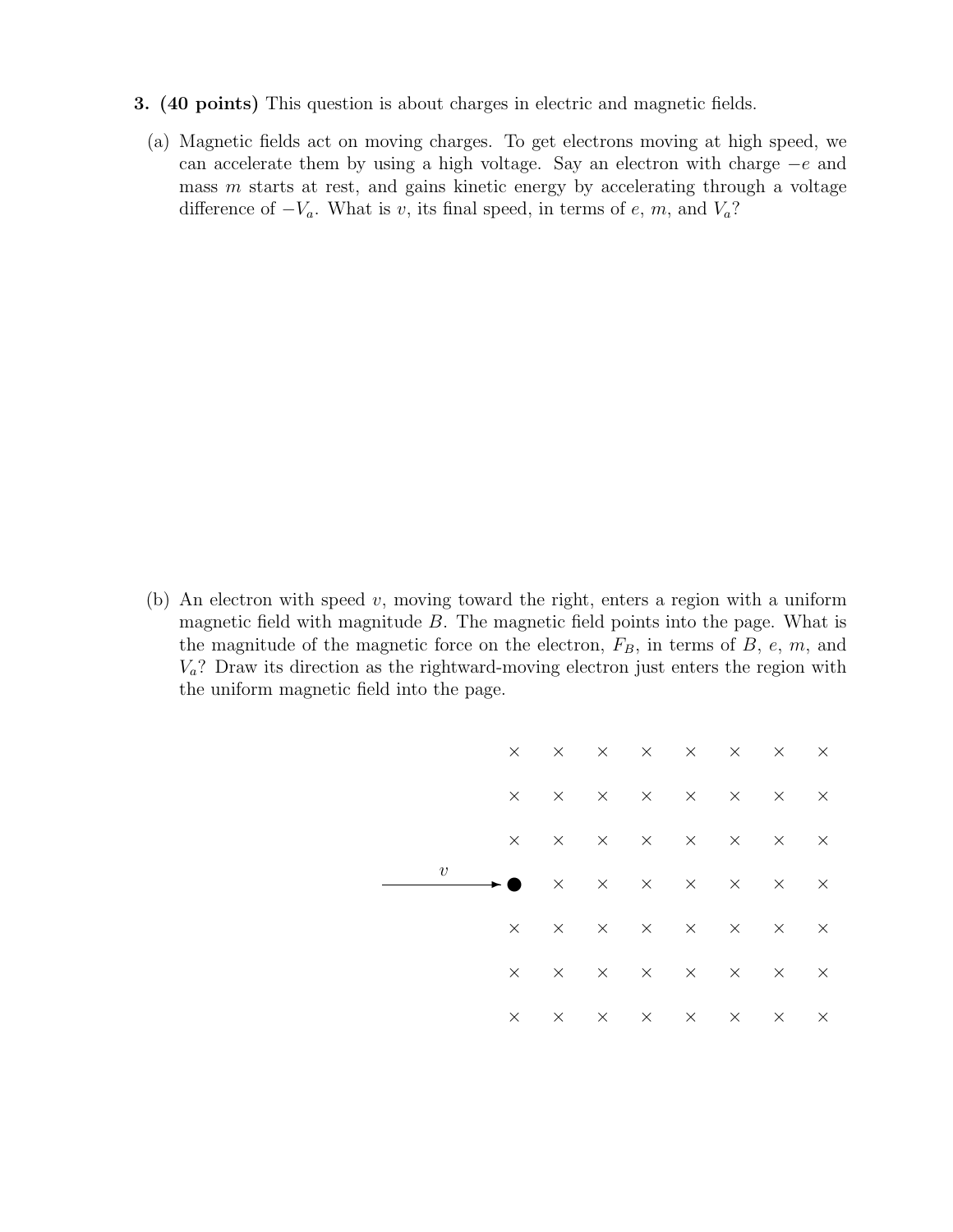(c) Draw a diagram showing the trajectory of the electron in the same magnetic field. (The black dot is, once again, the electron entering the magnetic field.)



(d) Now say that the electron, instead of emerging into a magnetic field, enters a region with a uniform electric field. The electron with speed  $v$ , moving toward the right, comes in between the plates of a parallel plate capacitor that produces an electric field with magnitude E. The field points downward on your page. Draw a diagram showing the trajectory of the electron in the uniform electric field.